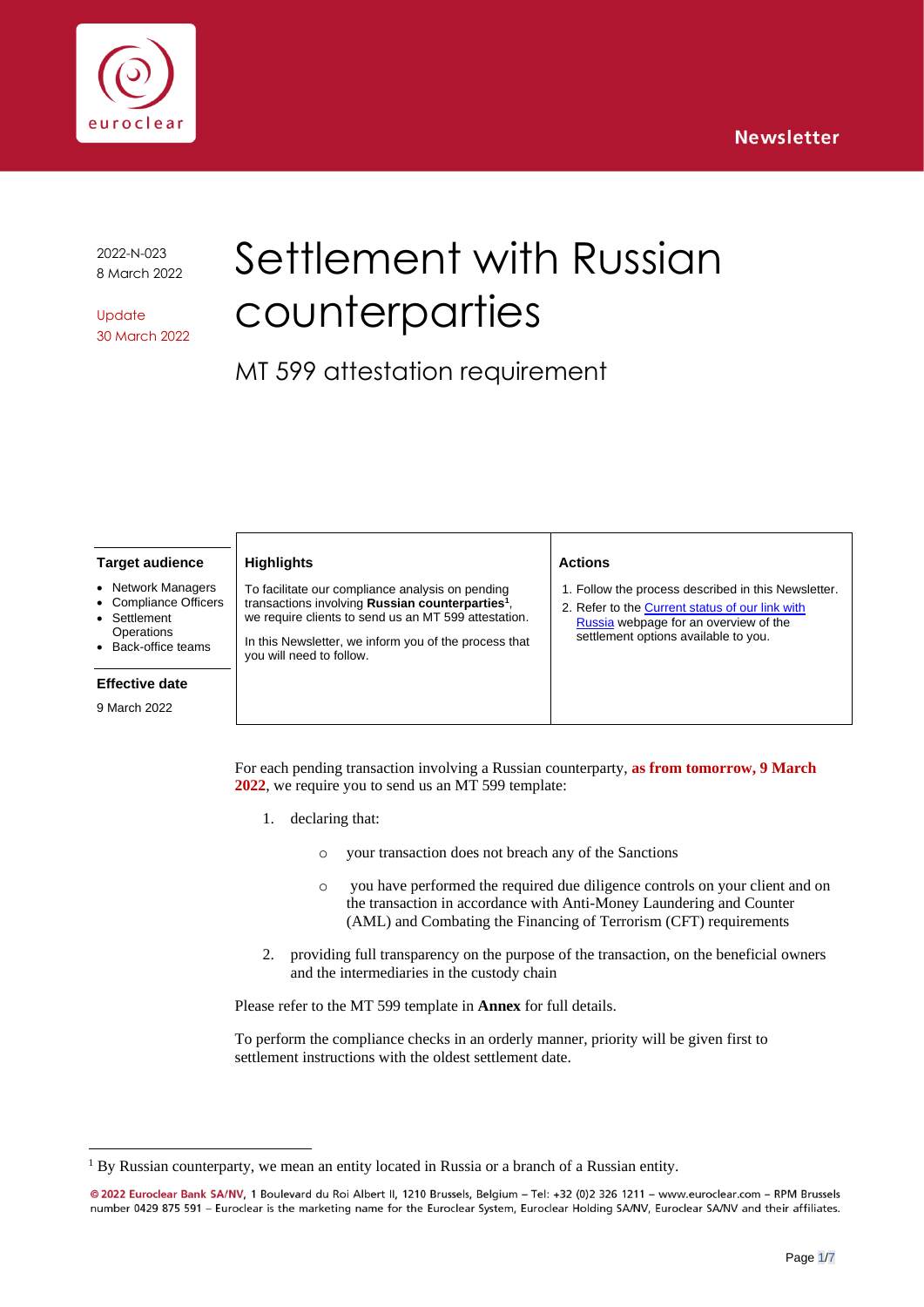

# **Instructions in scope**

The table is applicable only when at least one of the counterparties in the transaction is a Russian entity. For the avoidance of doubt, for **internal settlement**, both the buyer and seller must provide the MT 599 attestation:

| <b>Security type</b>           | <b>Settlement type</b> | <b>Euroclear Bank</b><br><b>Participant</b><br>requirement | <b>Action for your</b><br>counterparty |
|--------------------------------|------------------------|------------------------------------------------------------|----------------------------------------|
| Russian domestic<br>securities | Internal               | MT 599 in annex                                            | MT 599 in annex                        |
| Any other security             | Internal               | MT 599 in annex                                            | MT 599 in annex                        |
|                                | <b>Bridge</b>          | MT 599 in annex                                            | N/A                                    |
|                                | External               | MT 599 in annex                                            |                                        |

# **Important**

Given the complexity of the Sanctions screening, the cleaning of the backlog will go through a non-STP process. As a result, settlement feedback may take some time. However, rest assured that the cleaning exercise is a top priority.

With this in mind, we ask for your patience during this process.

If we obtain sufficient comfort (via your MT 599 or additional information and documentation requested) that your settlement instruction(s) fall within the permitted activities, then such instructions would be allowed to continue their processing cycle. If it is not the case, then your instructions would not be executed.

For follow-up of the lifecycle of your instruction, we advise you to consult your settlement reporting regularly.

We will not take any liability for any damage or loss resulting from such investigation and/or delay in processing of your instruction due to such investigation.

As a reminder, we will not apply penalties for late matching and settlement due to sanctions monitoring.

We remind you that our Participants are expected to comply with all relevant regulatory and legal obligations related to Sanctions in application of, among others, Article 15 of the [Terms](https://my.euroclear.com/content/dam/euroclear/Operational/EB/Legal%20information/Terms%20and%20conditions/public/LG310-terms-and-conditions-governing-use-of-euroclear.pdf)  [and Conditions governing use of Euroclear.](https://my.euroclear.com/content/dam/euroclear/Operational/EB/Legal%20information/Terms%20and%20conditions/public/LG310-terms-and-conditions-governing-use-of-euroclear.pdf)

# **Latest status on our link for Russia**

For the most up-to-date date information on our link with Russia, please visit our Current status [of our link with Russia](https://www.euroclear.com/newsandinsights/en/Format/Articles/russia-our-current-status.html) webpage.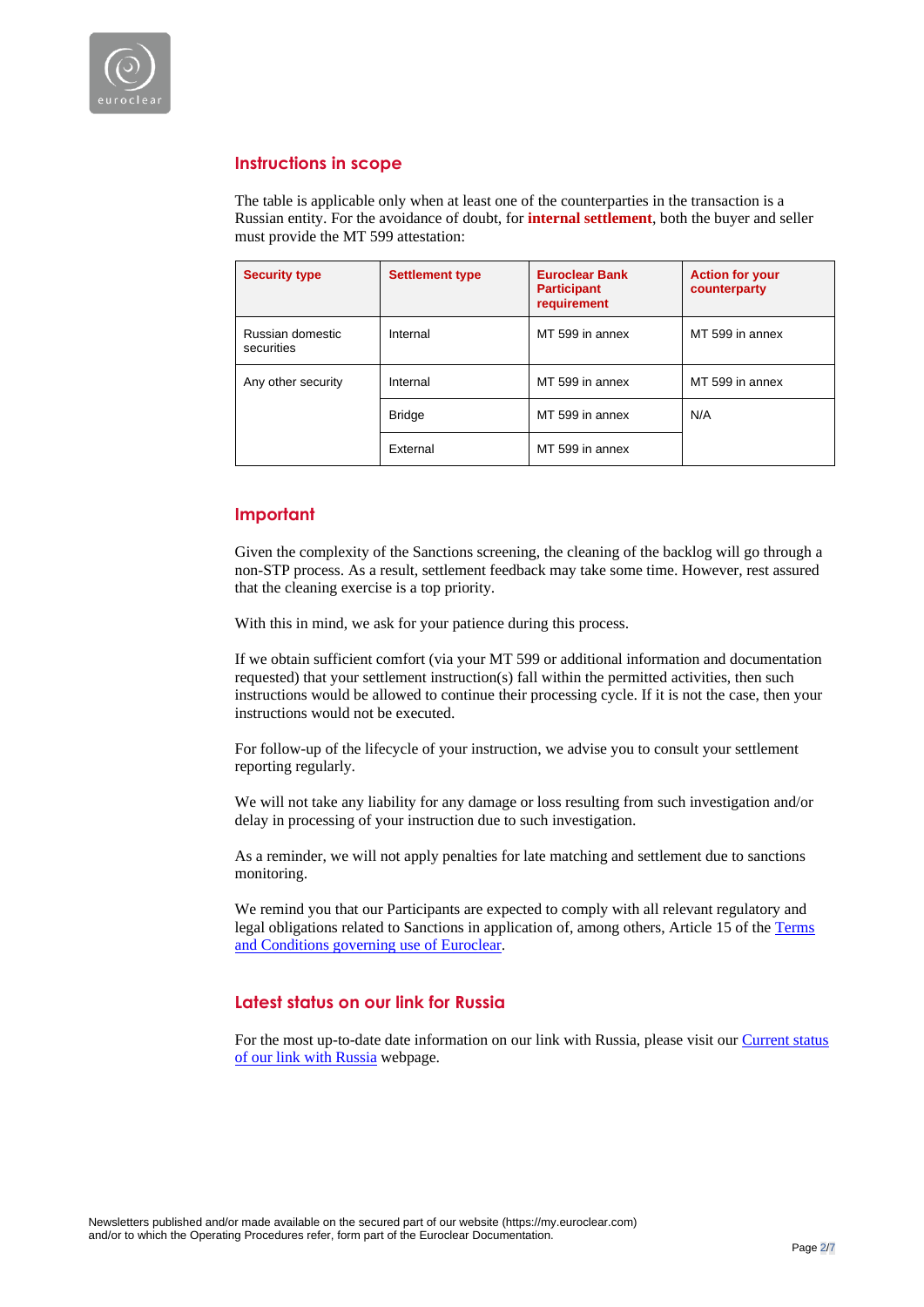# **Keeping you informed**

We are closely monitoring the situation and will keep you informed of any further developments.

# **Who to contact?**

| <b>Contact</b>       | <b>Contact details</b>                                                                                                                             |
|----------------------|----------------------------------------------------------------------------------------------------------------------------------------------------|
| Your Account Manager | $+3223262812$<br>• Taskize: in the Add parties section $>$ Organisation: select:<br><b>Euroclear Bank &gt; Function: select Account Management</b> |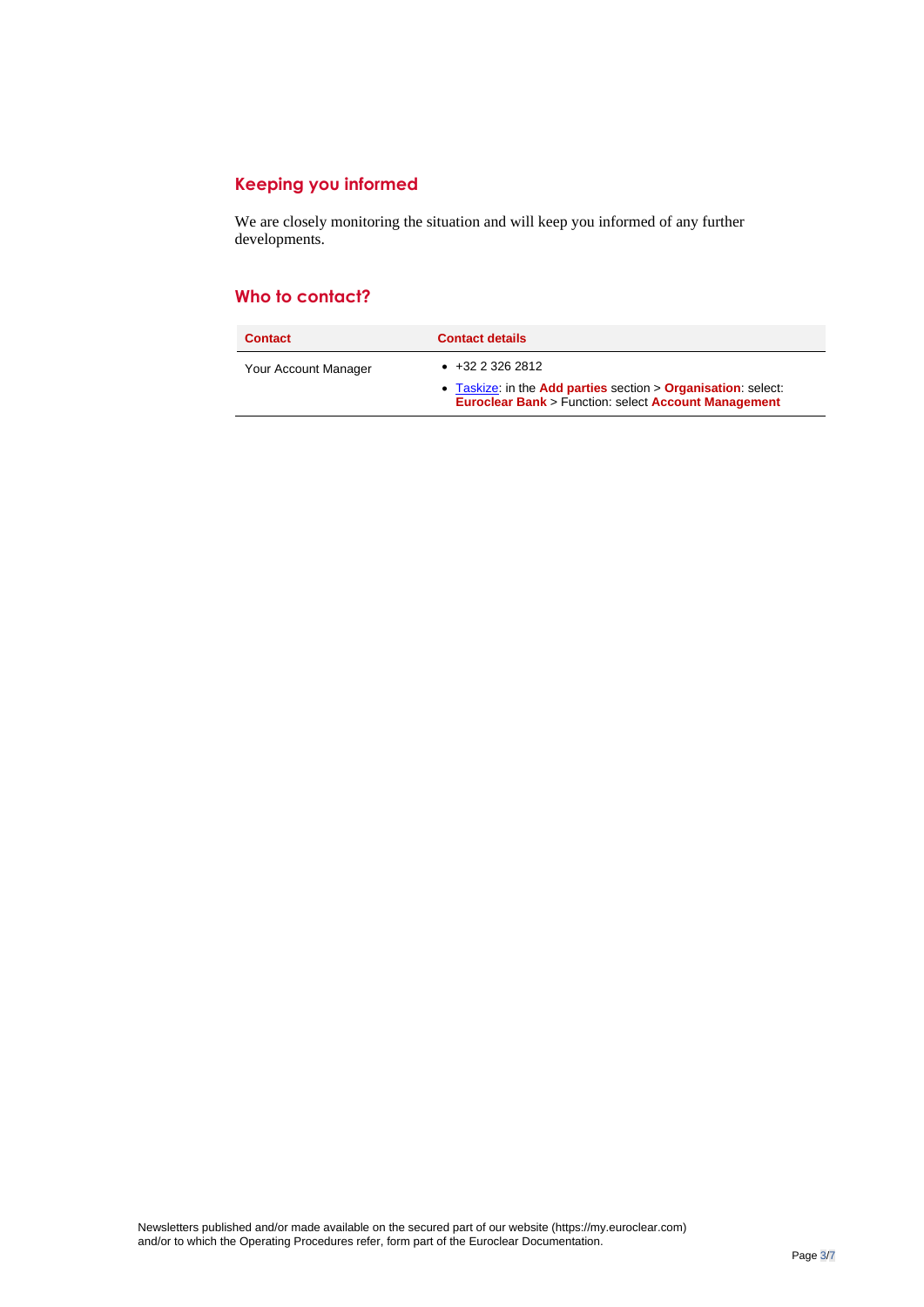

# **Annex – MT 599 template**

You must use the MT 599 template below to confirm to us that the relevant transaction in the impacted securities falls under the scope of permitted activities under the Sanctions and therefore, is not in violation of the Sanctions.

You can include up to **ten transfers** per MT 599 template. To avoid delays in processing or rejection of your related settlement instruction you must**:** 

- use the **exact** MT 599 confirmation template below
- list only the transfer details requested and in the order provided i.e. [Euroclear account], [Euroclear reference], [ISIN], [number of units]

**Note**: the answers to the questions you provide must be applicable to all the transactions you mention in the same MT 599. Otherwise, you will need to send additional MT 599s.

If you need to split an MT 599 in several parts due to lack of space, you must repeat the **Euroclear reference of Transfer 1** in the related reference (field 21) of each additional message.

If your split MT 599 contains multiple transfers (up to ten), you only need to repeat the Euroclear reference of the first MT 599 (i.e. the **Euroclear reference of Transfer 1**) in field 21 of the additional messages.

*Example*:

First MT 599

[...]

Transfer 1: [Euroclear account], [**Euroclear reference**], [ISIN], [number of units]

Transfer 2: [Euroclear account], [Euroclear reference], [ISIN], [number of units]

[...]

MT 599 messages that continue the information of the first MT 599:

### FIELD 21: [**Euroclear reference of Transfer 1**]

**Important** - if you do not enter the Euroclear reference in this way, we will be unable to process your MT 599 attestations.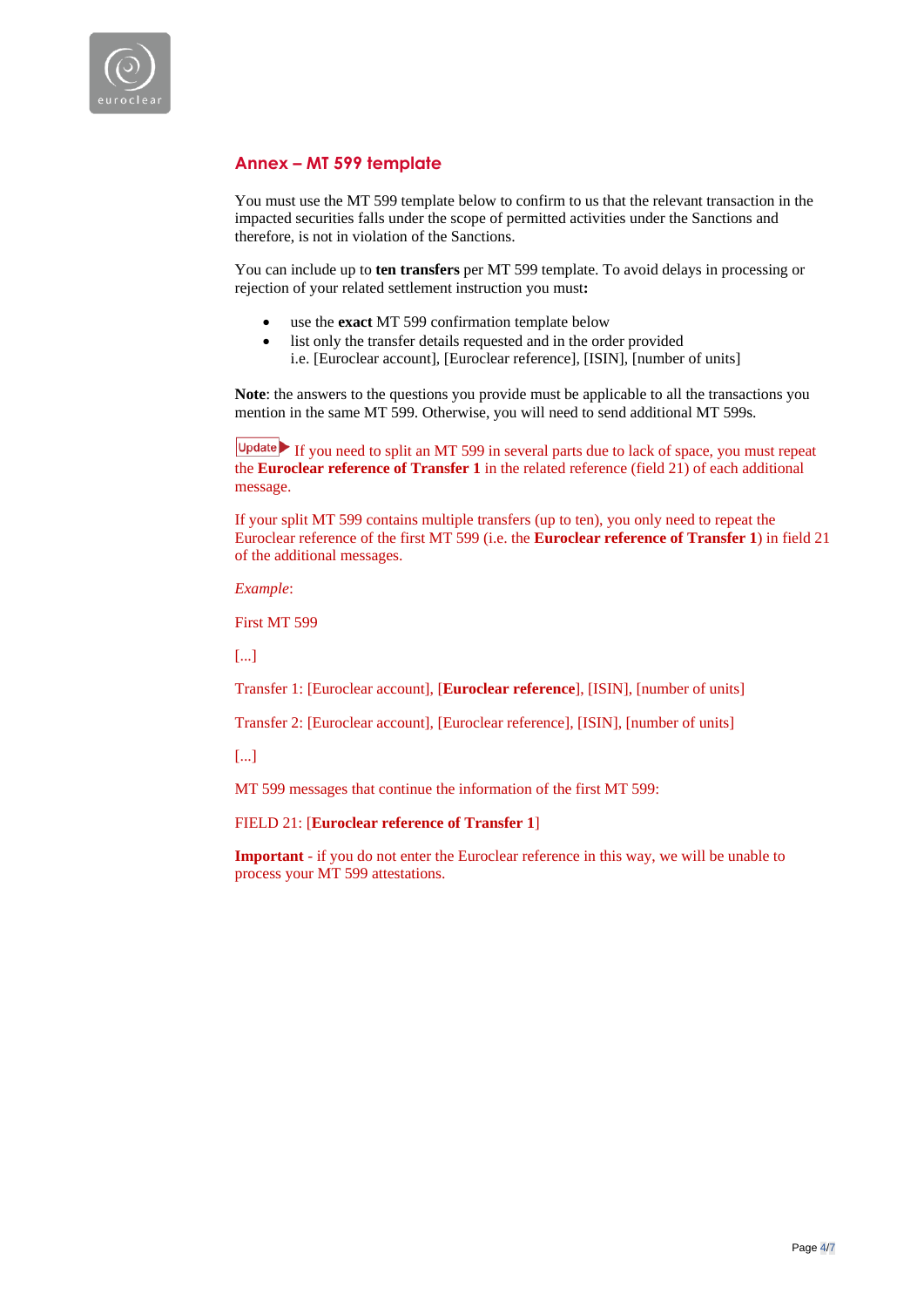# *MT 599 required format*

Attention: Euroclear Bank Settlement Operations (SWIFT BIC: MGTCBEBE)

Reference code: RUSSIA99A

Transfer 1: [Euroclear account], [Euroclear reference], [ISIN], [number of units] (repeat as necessary)

We confirm that the transaction does not represent , directly or indirectly, any prohibited activity under sanctions laws, regulations, embargoes or restrictive measures enforced by the United Nations Security Council, the European Union, the United Kingdom and the US including those administered by the United States Office of Foreign Assets Control (OFAC).

We also confirm that we have performed our due diligence controls on our client and on the transaction in accordance with AML and CTF requirements.

Questions to answer:

.

- 1. What is the purpose of the transaction?
- 2. Will there be a cash exchange linked to the trade (in/outside) of Euroclear Bank? (Please confirm **Yes** or **No**)
- 3. Who is the current final beneficial owner and who will be the new beneficial owner? (Please provide the **first name and last name or full legal entity name** (without abbreviations))
- 4. Who are the intermediaries in the chain? (Please list them all by **full legal entity name** (without abbreviations))
- 5. Is the beneficial owner a Russian national or natural person residing in Russia or an entity established in Russia? (Please confirm **Yes** or **No**)

Contact person's details: [Name], [Phone number], [Email address]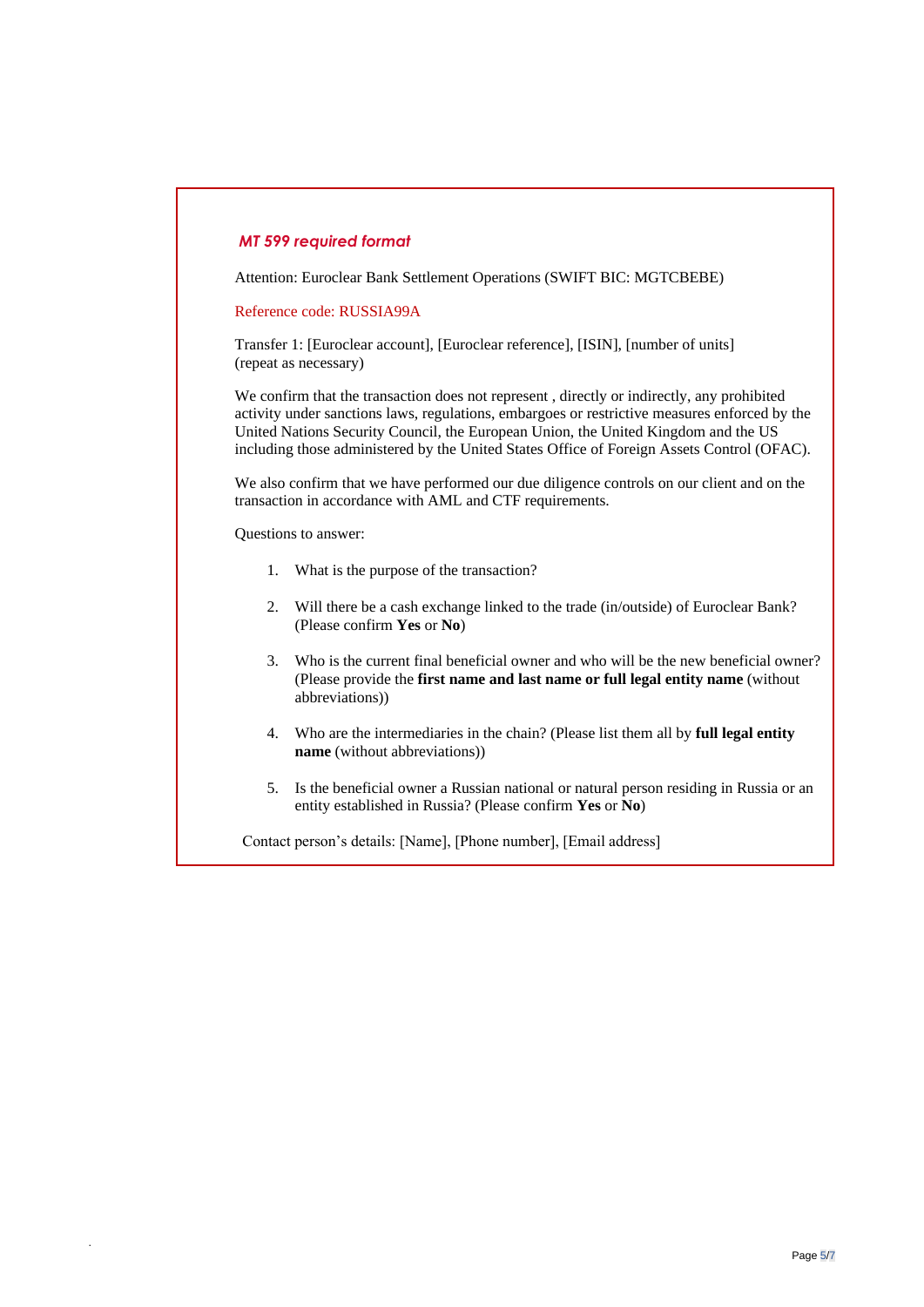

# *Examples of completed MT 599 template*

Below, you see an example of the transfer details and the answers to the questions. On the next page, you see how this would look in SWIFT MT 599 format. We have colour-coded the data for ease of reference.

## *MT 599 required format*

Attention: Euroclear Bank Settlement Operations (SWIFT BIC: MGTCBEBE)

Reference code: RUSSIA99A

Transfer 1: 12345, 1234567, AB1234123412, 4000

We confirm that the transaction does not represent, directly or indirectly, any prohibited activity under sanctions laws, regulations, embargoes or restrictive measures enforced by the United Nations Security Council, the European Union, the United Kingdom and the US including those administered by the United States Office of Foreign Assets Control (OFAC).

We also confirm that we have performed our due diligence controls on our client and on the transaction in accordance with AML and CTF requirements.

Questions to answer:

- 1. What is the purpose of the transaction? Sale of securities via broker
- 2. Will there be a cash exchange linked to the trade (in/outside) of Euroclear Bank? (Please confirm **Yes** or **No**) Yes
- 3. Who is the current final beneficial owner and who will be the new beneficial owner? (Please provide the **first name and last name or full legal entity name** (without abbreviations)) Current John Smith, John Smith, John Smith, John Smith, John Smith New Company ABC
- 4. Who are the intermediaries in the chain? (Please list them all by **full legal entity name** (without abbreviations)) Company XYZ
- 5. Is the beneficial owner a Russian national or natural person residing in Russia or an entity established in Russia? (Please confirm **Yes** or **No**) Yes

Contact person's details: John Smith, +33 3333 333, john.smith@company.com